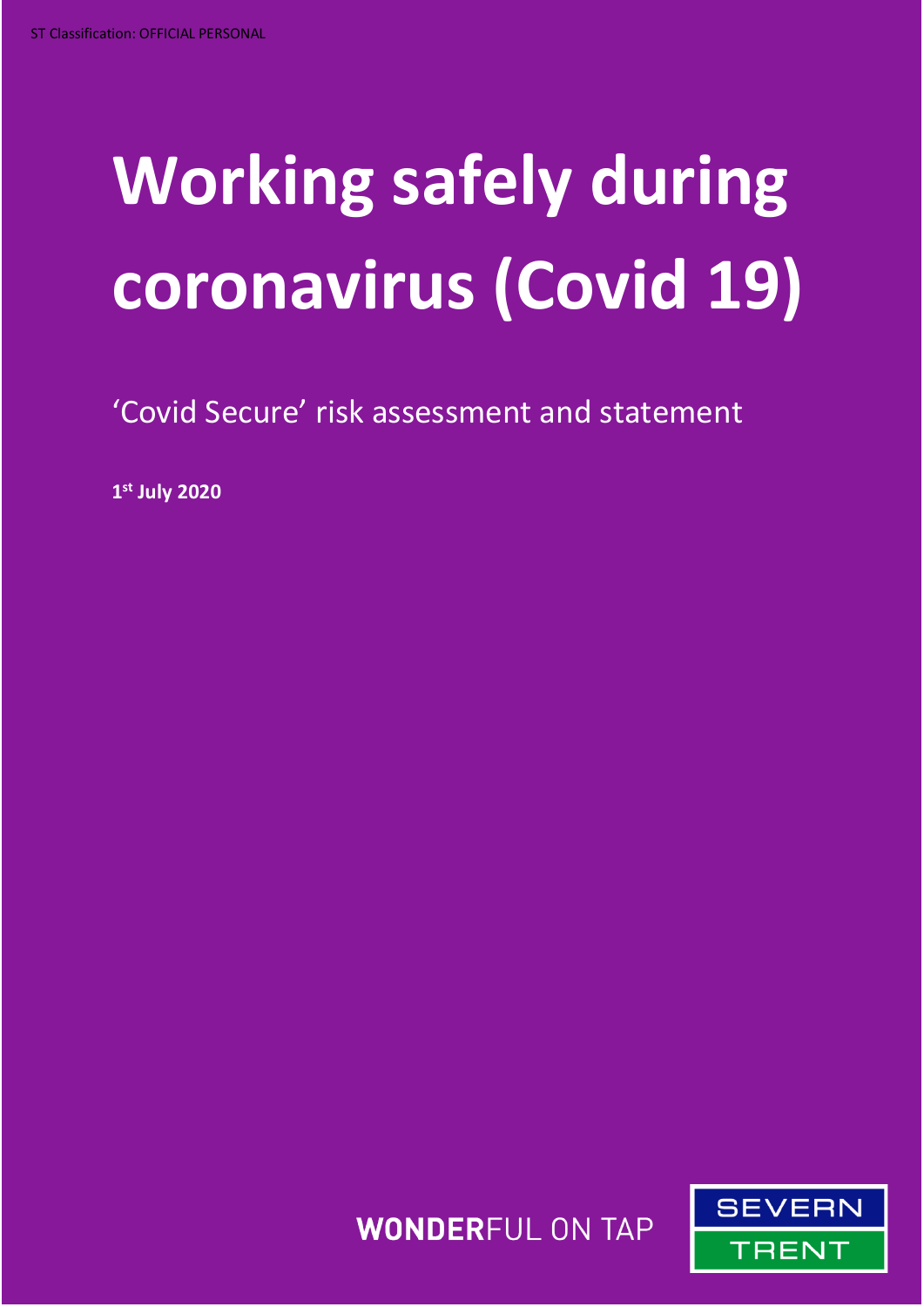## **Working safely during coronavirus (COVID-19)**

On 11<sup>th</sup> May 2020 HM Government issued guidance to help employers, employees and the selfemployed understand how to work safely during the coronavirus pandemic.

The guidance comprised of eight documents covering a range of different types of work and / or workplaces. More than one document may be applicable depending on the nature of the business. The guidance documents can be found at this website:

[https://www.gov.uk/guidance/working-safely-during-coronavirus-covid-19.](https://www.gov.uk/guidance/working-safely-during-coronavirus-covid-19)

The eight documents covered the following areas:

- Construction and other outdoor work [Guidance for people who work in or run outdoor](https://www.gov.uk/guidance/working-safely-during-coronavirus-covid-19/construction-and-other-outdoor-work)  [working environments.](https://www.gov.uk/guidance/working-safely-during-coronavirus-covid-19/construction-and-other-outdoor-work)
- Factories, plants and warehouses [Guidance for people who work in or run factories, plants](https://www.gov.uk/guidance/working-safely-during-coronavirus-covid-19/factories-plants-and-warehouses)  [and warehouses.](https://www.gov.uk/guidance/working-safely-during-coronavirus-covid-19/factories-plants-and-warehouses)
- Labs and research facilities [Guidance for people who work in or run indoor labs and research](https://www.gov.uk/guidance/working-safely-during-coronavirus-covid-19/labs-and-research-facilities)  [facilities and similar environments.](https://www.gov.uk/guidance/working-safely-during-coronavirus-covid-19/labs-and-research-facilities)
- Offices and contact centres [Guidance for people who work in or run offices, contact centres](https://www.gov.uk/guidance/working-safely-during-coronavirus-covid-19/offices-and-contact-centres)  [and similar indoor environments.](https://www.gov.uk/guidance/working-safely-during-coronavirus-covid-19/offices-and-contact-centres)
- Other people's homes [Guidance for people working in, visiting or delivering to other people's](https://www.gov.uk/guidance/working-safely-during-coronavirus-covid-19/homes)  [homes.](https://www.gov.uk/guidance/working-safely-during-coronavirus-covid-19/homes)
- [Restaurants offering takeaway or delivery -](https://www.gov.uk/guidance/working-safely-during-coronavirus-covid-19/restaurants-offering-takeaway-or-delivery) Guidance for people who work in or run [restaurants offering takeaway or delivery services.](https://www.gov.uk/guidance/working-safely-during-coronavirus-covid-19/restaurants-offering-takeaway-or-delivery)
- Shops and branches [Guidance for people who work in or run shops, branches, stores or](https://www.gov.uk/guidance/working-safely-during-coronavirus-covid-19/shops-and-branches)  [similar environments.](https://www.gov.uk/guidance/working-safely-during-coronavirus-covid-19/shops-and-branches)
- Vehicles [Guidance for people who work in or from vehicles, including couriers, mobile](https://www.gov.uk/guidance/working-safely-during-coronavirus-covid-19/vehicles)  [workers, lorry drivers, on-site transit and work vehicles, field forces and similar.](https://www.gov.uk/guidance/working-safely-during-coronavirus-covid-19/vehicles)

We have used all eight Government documents listed above as the basis of our risk assessments to ensure that we have considered the breadth of the operations undertaken by Severn Trent Plc. Using all guidance documents, we have derived 3 risk assessments based on the workplace scenarios our employees encounter, namely working in an office environment, working outdoors in the community (field) and working on sites.

This document covers Severn Trent Plc and its associate companies and having undertaken risk assessment confirm that we materially comply with Government guidance as set out in the relevant guidance documents.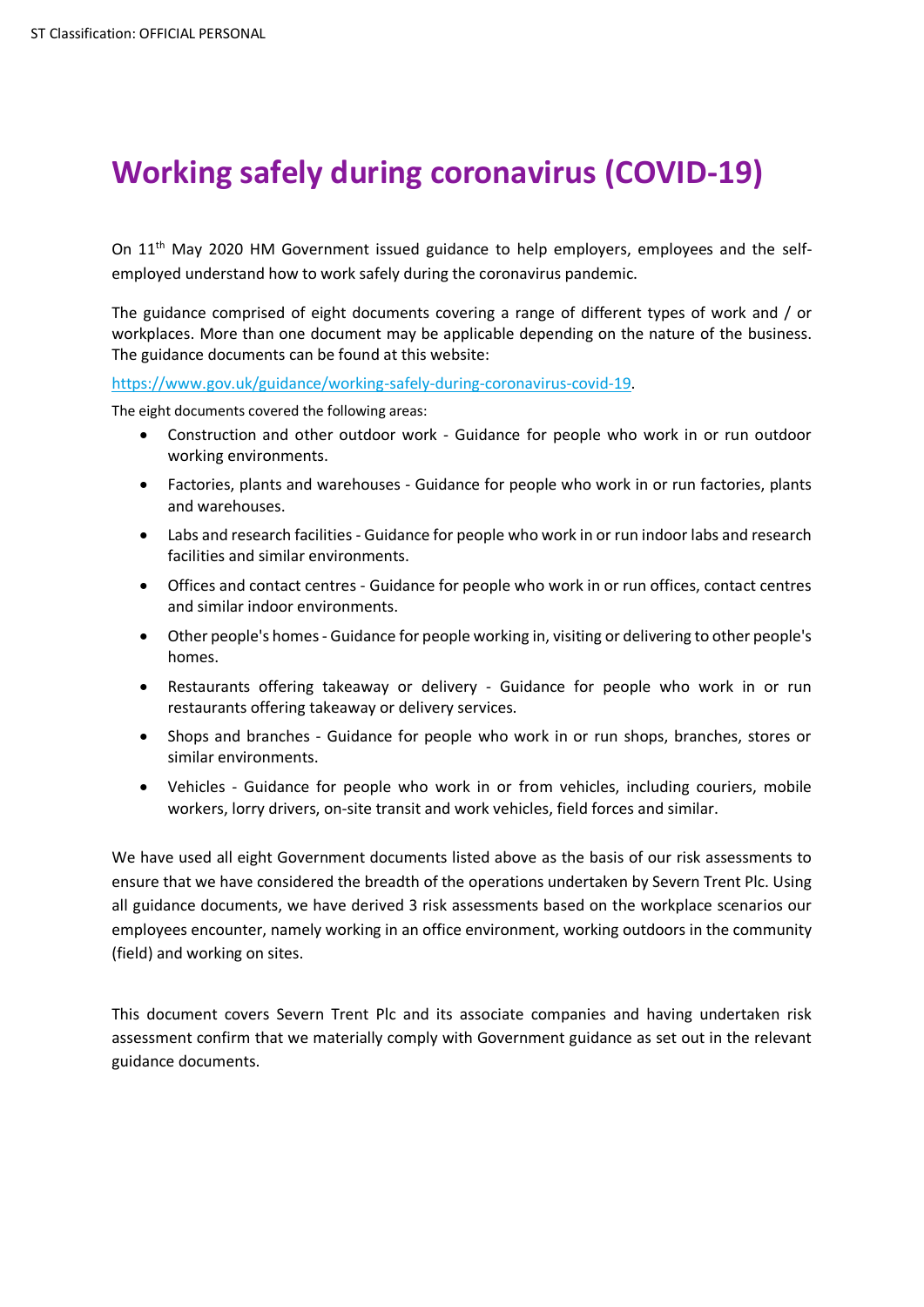#### **Risk Assessment**

#### **1. Who should be at work**

We have reviewed all employees and grouped them into two classifications, key workers and non-key workers.

Where roles have been identified as critical, key worker status has been confirmed and appropriate documentation issued to ensure access to services such as school provision has been maintained during lockdown. For those employees required to come into work, working patterns have been reviewed to ensure the minimum staff necessary are in office, sites or in the field at any one time.

Non-key worker employees continue to work from home wherever possible. The attendance of nonkey workers on site or in the field is by prior arrangements only following a local risk assessment. Where non-key workers are required to attend offices, this is via agreement with the local Facilities teams. This allows start and finish times to be managed and relevant information to be provided to employees before they return.

To support all employees during this period an extensive communication programme 'Caring for our Colleagues' was launched 18th March with a focus on mental and physical wellbeing and workplace set up and security. This programme is for all staff working either at home, in offices, on site or out and about in the field.

Managers are regularly in contact with teams, via weekly telephone calls, to check that they are coping with the demands of work and family life during the Covid-19 Pandemic.

For colleagues working at home and without access to necessary equipment appropriate hardware has been procured and distributed. All colleagues working from home have been required to complete a DSE risk assessment and where additional ancillary equipment (such as keyboards, mice, back support etc) is required this has been provided.

#### **1.1 Protecting people who are at higher risk**

All colleagues with specific vulnerabilities, as listed by the Government, or anyone who cares for someone with these, has been asked to register via our HR team. All colleagues who have registered have been personally called to make sure we understand how we can support them and to put in place individual plans.

In addition to the company wide 'Caring for Colleague' programme we continue to offer a wide range of mental wellbeing services including access to the Employee Assistance Programme (EAP) helpline and other Occupational Health services.

In line with Government guidance, any plans regarding reintroduction of people with increased vulnerability to the workplace will be via agreed individually tailored plans.

#### **1.2 People who need to self-isolate**

All employees requiring to self-isolate are at home with the majority able to carry out work from their home.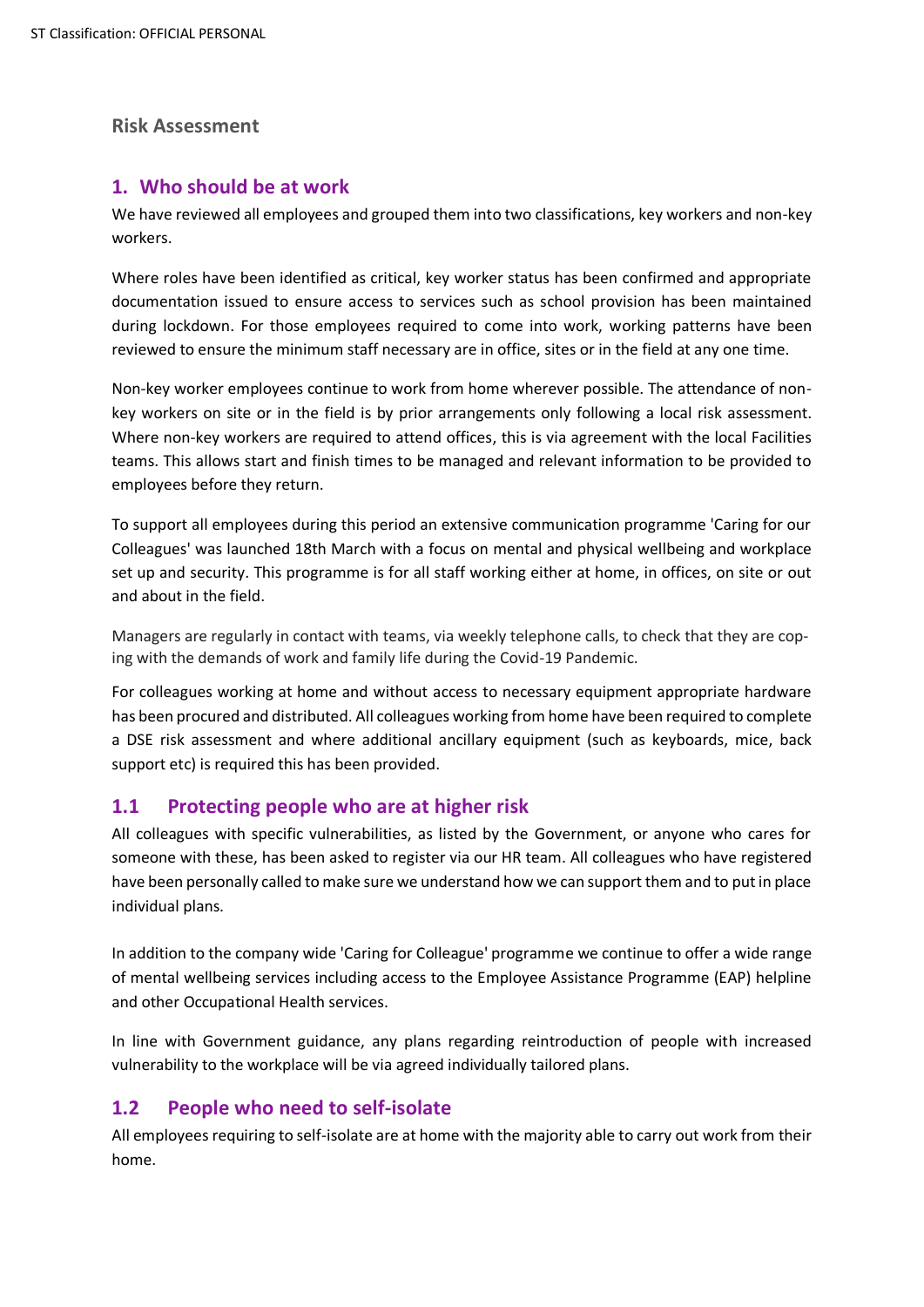We regularly review current guidance for those who have symptoms. We have carried out a Companywide survey to understand those are vulnerable and need to self-isolate and also have absence reporting procedures to log those for are unwell, or have family that are unwell, and need to selfisolate.

We have committed to keeping those employees impacted by COVID-19 on full pay.

#### **1.3 Equality in the workplace**

We have carried out a Company-wide survey to understand further those who are at greater risk for example older workers, those with disabilities or expectant mothers

Our communications to the whole workforce on COVID-19 have included guidance around those who might be at greater risk. For example, it is thought that BAME employees could be at greater risk of illness if they were to catch COVID-19 so we have offered further support to that group. Similarly, we have targeted our support and communications to those which are more vulnerable such as those over 70 and those who are disabled or vulnerable.

We have considered those groups who are at greater risk of being impacted by COVID-19 when designing and implementing adjustments and other measures.

Everyone in these categories have had a conversation with HR to understand their circumstances and to put in place specific adjustments for their needs.

All our policies and guidance are reviewed for bias to prevent any discrimination against anyone with a protected characteristic.

### **2. Other work specific elements**

Where employees have been identified as 'key workers' and required to work we have used all eight guidance documents to form the basis of our risk assessments to ensure that we have considered the breadth of the operations undertaken by Severn Trent Plc.

We have developed three risk assessments based on the workplace scenarios our employees encounter, namely working in an office environment, working outdoors in the community (field) and working on sites.

The table below provides a summary of the assessments undertaken against the specified elements.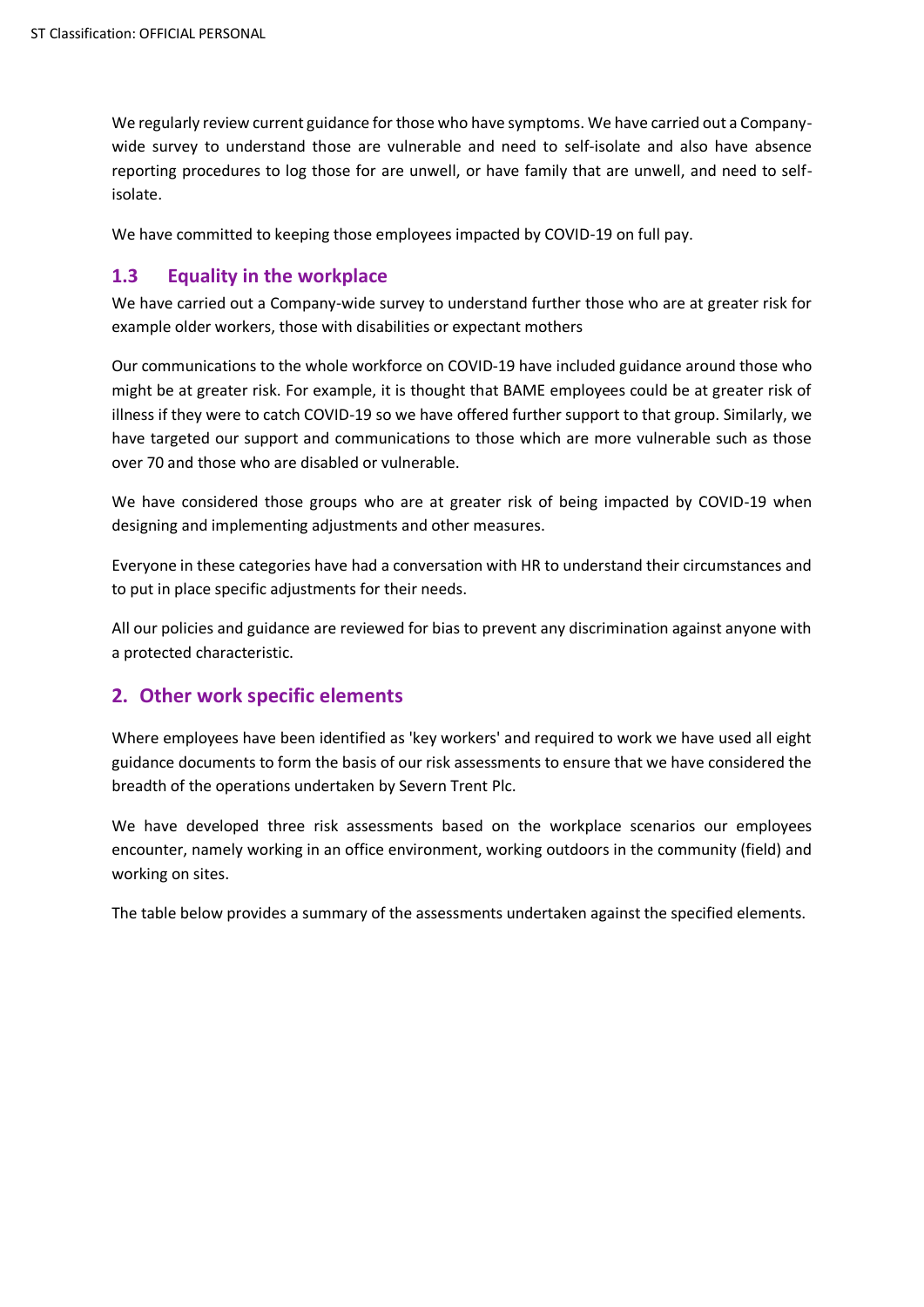| <b>Element</b>                                        | <b>Office</b>                                                                                                                                                                                                                                                                                                                                                                                                                                                                                                                                                                        | <b>Field</b>                                                                                                                                                                                                                                                                                                                                                                                                                                                                                          | <b>Site</b>                                                                                                                                                                                                                                                                                                                                                                                                                                                                                                                                                                                                                                     |
|-------------------------------------------------------|--------------------------------------------------------------------------------------------------------------------------------------------------------------------------------------------------------------------------------------------------------------------------------------------------------------------------------------------------------------------------------------------------------------------------------------------------------------------------------------------------------------------------------------------------------------------------------------|-------------------------------------------------------------------------------------------------------------------------------------------------------------------------------------------------------------------------------------------------------------------------------------------------------------------------------------------------------------------------------------------------------------------------------------------------------------------------------------------------------|-------------------------------------------------------------------------------------------------------------------------------------------------------------------------------------------------------------------------------------------------------------------------------------------------------------------------------------------------------------------------------------------------------------------------------------------------------------------------------------------------------------------------------------------------------------------------------------------------------------------------------------------------|
| Social<br>Distancing                                  | Where offices are<br>occupied, full social<br>distancing measures are in<br>place.<br>Offices are laid out to<br>achieve the preferred 2m<br>social distancing<br>requirements. Where the<br>2m social distancing is not<br>possible, such as meeting<br>rooms, lifts and stairway<br>access we have provided<br>employees with face<br>coverings and adopted the<br>1m plus approach.<br>Hot desking facilities have<br>been removed. Enhanced<br>cleaning regimes have<br>been introduced and<br>additional hand sanitiser<br>has been provided<br>throughout office<br>buildings. | For teams working in the<br>field we have adopted the<br>Government guidance on<br>social distancing including<br>limiting operational depots<br>to 'key staff only' and have<br>provided signage to our<br>teams requesting members<br>of the public do not<br>approach them. Where this<br>is not possible for other H&S<br>reasons (i.e. 2 person jobs)<br>we have adopted<br>Government guidelines on<br>team pairings / cleaning of<br>vehicles and equipment.                                   | On-site operations have<br>been modified to comply<br>with Government guidance.<br>Where this is not possible<br>for other H&S reasons (i.e.<br>2-person job) we undertake<br>local risk assessments.<br>Control rooms have been<br>locked down and only<br>essential meetings are held<br>on site (either outside or in<br>smaller groups). Visitors are<br>restricted to essential<br>visitors only and separate<br>welfare facilities have been<br>provided (where possible)<br>for contractors and chemical<br>delivery drivers                                                                                                             |
| Managing<br>customers,<br>visitors and<br>contractors | Visitors are restricted to<br>essential visitors only and<br>meetings with customers /<br>visitors / contractors are<br>also restricted. All visitors<br>are required to sign in to<br>site and are limited in the<br>areas of the buildings they<br>can access. Signage is in<br>place to notify of the social<br>distancing requirements in<br>our offices. Enhanced<br>cleaning regimes are in<br>place.                                                                                                                                                                          | Visitors are restricted to<br>essential visitors only, for<br>example where statutory<br>inspections or critical<br>deliveries are required, and<br>meetings with customers /<br>visitors / contractors are also<br>restricted. All visitors are<br>required to sign in to site<br>and are limited in the areas<br>of the building they can<br>access. Signage is in place to<br>notify of the social distancing<br>requirements in our offices.<br><b>Enhanced cleaning regimes</b><br>are in place. | Visitors are restricted to<br>essential visitors only, for<br>example, where statutory<br>inspections are required,<br>critical work, chemical<br>deliveries. Meetings with<br>other visitors / customers /<br>contractors are also<br>restricted. All visitors are<br>required to sign in to site<br>and are limited in the areas<br>of the building they can<br>access. Signage is in place to<br>notify of the social<br>distancing requirements in<br>our offices. Enhanced<br>cleaning regimes are in<br>place. Separate welfare<br>facilities have been provided<br>(where possible) for<br>contractors and chemical<br>delivery drivers. |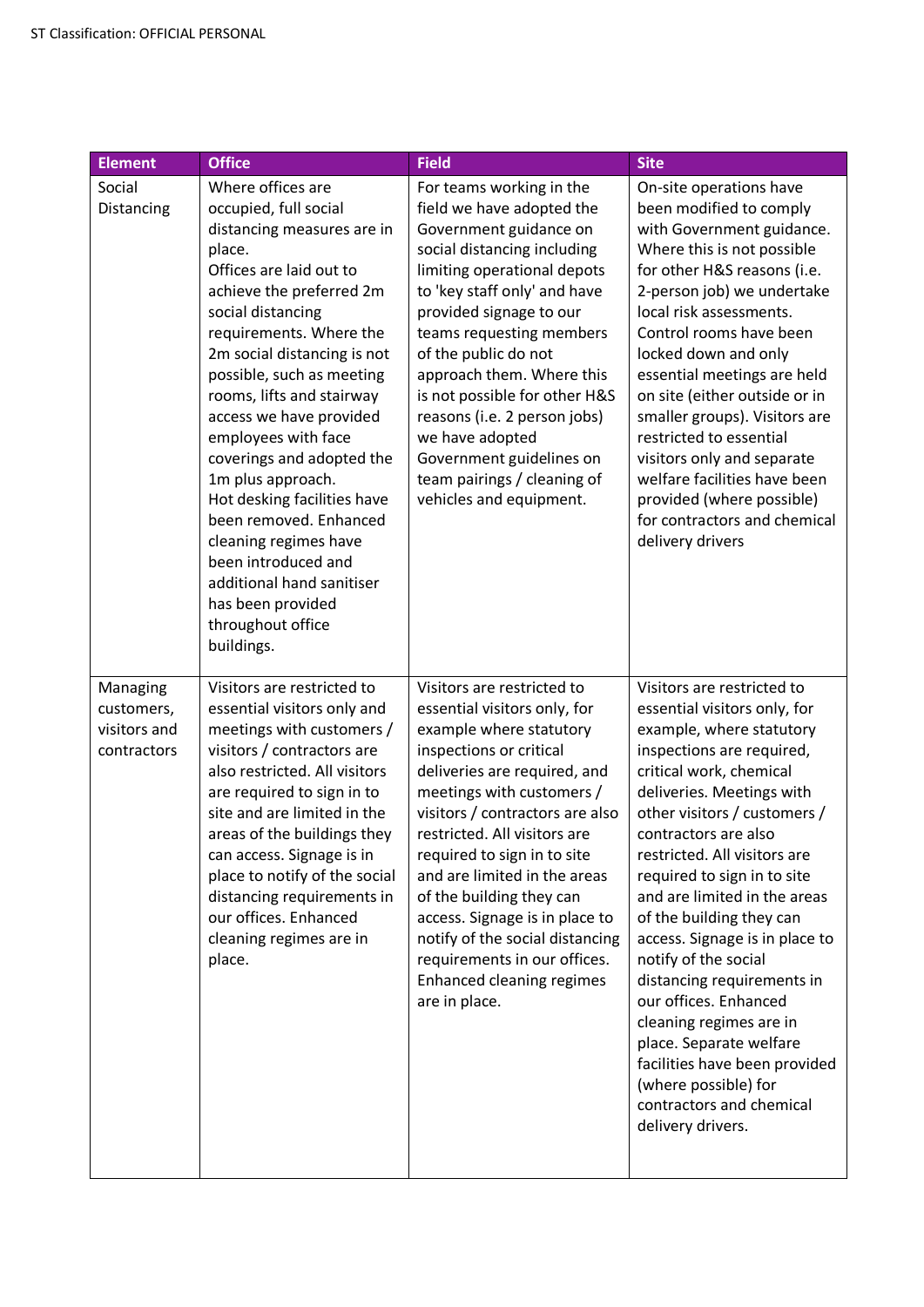| Cleaning the<br>workplace      | Cleaning of the offices is<br>undertaken regularly<br>including deep cleaning<br>where required. Regular<br>'pop-up' messages are<br>displayed on desktop<br>screens and posters are<br>available around the offices<br>to remind people to clean<br>workspaces / desks.<br>Cleaning products have<br>been made available to use<br>in offices. Cleaning and<br>waste collection<br>frequencies have been<br>increased.                                                                                                                                                                                                                                                                     | Cleaning of the operational<br>depots is undertaken<br>regularly. Field workers have<br>been advised to use welfare<br>facilities either in depots or<br>at home and to follow<br>Government guidelines on<br>hand-washing and hygiene<br>practices. Posters are<br>available around the depots<br>to remind people to clean<br>workspaces / desks. Cleaning<br>products have been made<br>available to use. Cleaning<br>and waste collection<br>frequencies have been<br>increased. Staggered<br>cleaning of common areas<br>between shift start and<br>finish times has been<br>implemented. | Cleaning of the operational<br>sites is undertaken regularly.<br>Cleaning products have been<br>made available to use.<br>Cleaning and waste<br>collection frequencies have<br>been increased. Specific<br>work areas are cleaned<br>before and after<br>undertaking any activities<br>and control rooms are<br>cleaned before and after<br>each shift. Employees clean<br>tools and equipment before<br>and after work tasks. |
|--------------------------------|---------------------------------------------------------------------------------------------------------------------------------------------------------------------------------------------------------------------------------------------------------------------------------------------------------------------------------------------------------------------------------------------------------------------------------------------------------------------------------------------------------------------------------------------------------------------------------------------------------------------------------------------------------------------------------------------|------------------------------------------------------------------------------------------------------------------------------------------------------------------------------------------------------------------------------------------------------------------------------------------------------------------------------------------------------------------------------------------------------------------------------------------------------------------------------------------------------------------------------------------------------------------------------------------------|--------------------------------------------------------------------------------------------------------------------------------------------------------------------------------------------------------------------------------------------------------------------------------------------------------------------------------------------------------------------------------------------------------------------------------|
| Provision<br>and use of<br>PPE | For our BAU activities, we continue to follow our existing Personal Protective Equipment<br>Standard and requirements. All required PPE has been supplied and is being used by<br>employees.<br>For office-based employees, PPE is not required for employees to safely perform their<br>duties. However, face coverings have been made available to all employees, including<br>employees who use public transport to get to work. Face coverings are recommended<br>for confined spaces such as lifts where social distancing is not possible.<br>For Field based employees, face coverings are mandatory in customer's homes and<br>recommended where social distancing is not possible. |                                                                                                                                                                                                                                                                                                                                                                                                                                                                                                                                                                                                |                                                                                                                                                                                                                                                                                                                                                                                                                                |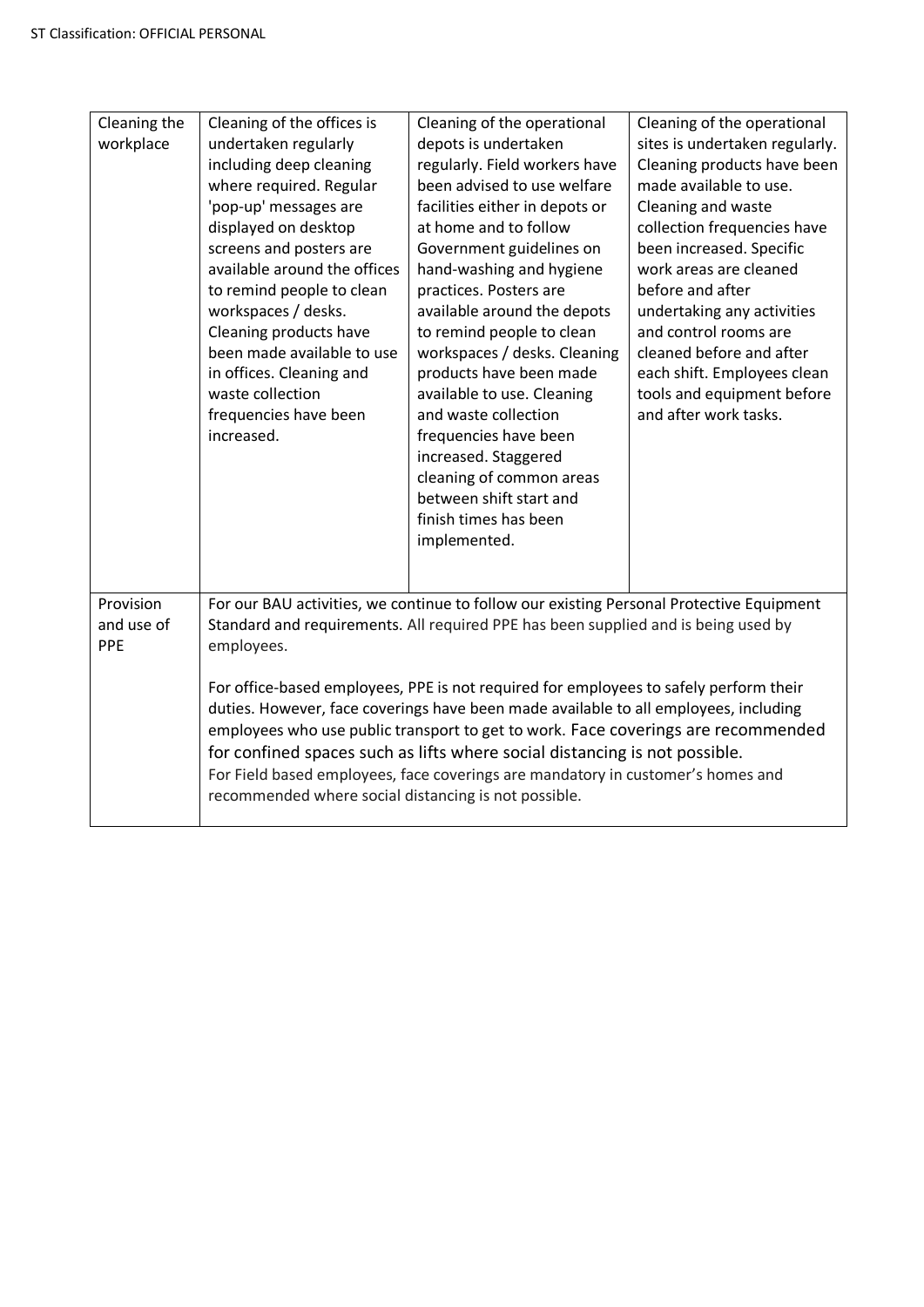| Workforce<br>management | All employees other than<br>key workers are working<br>from home.<br>Employees work in a<br>specific office location and<br>do not access other<br>buildings or worksites.<br>Where offices are<br>occupied, full social<br>distancing measures are in<br>place and employees are<br>working in fixed teams and<br>at fixed desk locations.<br>Social distancing and<br>hygiene practice<br>communications in relation<br>to returning to and working<br>within our offices is done<br>through our facilities<br>management teams and<br>company-wide internal<br>communications.<br>Specific permission is<br>required from a line<br>manager and local Facilities<br>team for an employee to<br>visit another building or<br>worksite.<br>All team members received<br>guidance, from their team<br>leaders, on managing<br>Covid-19 risks through<br>good personal and work-<br>place hygiene and social<br>distancing. | Field-based employees are<br>working in staggered shifts<br>and are either lone working<br>or working in two-person<br>fixed teams. Where possible,<br>our employees are travelling<br>in separate vehicles. Where<br>this is not possible and<br>where they have to work<br>within 2m of each other,<br>they are working to the<br>Government guidance<br>around social distancing.<br>Appointments in customers'<br>houses are restricted to<br>those where there is risk to<br>the health and safety of the<br>occupants and are subject to<br>dynamic risk assessment<br>before the visit takes place<br>so that local factors can be<br>taken into consideration.<br>Guidance has been issued to<br>teams about cleaning<br>vehicles and equipment and<br>using local depots or going<br>home to access welfare<br>facilities.<br>Specific permission is<br>required from a line<br>manager and local Facilities<br>team for an employee to<br>visit another building or<br>worksite.<br>All team members received<br>guidance, from their team<br>leaders, on managing Covid-<br>19 risks through good per-<br>sonal and workplace hygiene<br>and social distancing. | Single person working has<br>been implemented for most<br>routine activities. Two-<br>person working procedures<br>are in place and start / finish<br>times and locations are<br>staggered to reduce contact<br>with other employees. Only<br>essential workers are<br>permitted on sites and<br>control rooms are locked<br>down for shift worker access<br>only. Appointments in<br>customers' houses are<br>restricted to those where<br>there is risk to the health<br>and safety of the occupants.<br>Guidance has been issued to<br>teams about cleaning<br>vehicles and equipment<br>before and after use and<br>welfare facilities are<br>available at the majority of<br>our large and medium sites.<br>Where employees are<br>required to visit smaller sites<br>with limited facilities<br>hygiene products are carried<br>in all vehicles.<br>Specific permission is<br>required from a line<br>manager and local Site<br>Manager for an employee to<br>visit another building or<br>worksite.<br>All team members received<br>guidance, from their team<br>leaders, on managing Covid-<br>19 risks through good per-<br>sonal and workplace hygiene<br>and social distancing. |
|-------------------------|----------------------------------------------------------------------------------------------------------------------------------------------------------------------------------------------------------------------------------------------------------------------------------------------------------------------------------------------------------------------------------------------------------------------------------------------------------------------------------------------------------------------------------------------------------------------------------------------------------------------------------------------------------------------------------------------------------------------------------------------------------------------------------------------------------------------------------------------------------------------------------------------------------------------------|----------------------------------------------------------------------------------------------------------------------------------------------------------------------------------------------------------------------------------------------------------------------------------------------------------------------------------------------------------------------------------------------------------------------------------------------------------------------------------------------------------------------------------------------------------------------------------------------------------------------------------------------------------------------------------------------------------------------------------------------------------------------------------------------------------------------------------------------------------------------------------------------------------------------------------------------------------------------------------------------------------------------------------------------------------------------------------------------------------------------------------------------------------------------------|--------------------------------------------------------------------------------------------------------------------------------------------------------------------------------------------------------------------------------------------------------------------------------------------------------------------------------------------------------------------------------------------------------------------------------------------------------------------------------------------------------------------------------------------------------------------------------------------------------------------------------------------------------------------------------------------------------------------------------------------------------------------------------------------------------------------------------------------------------------------------------------------------------------------------------------------------------------------------------------------------------------------------------------------------------------------------------------------------------------------------------------------------------------------------------------------|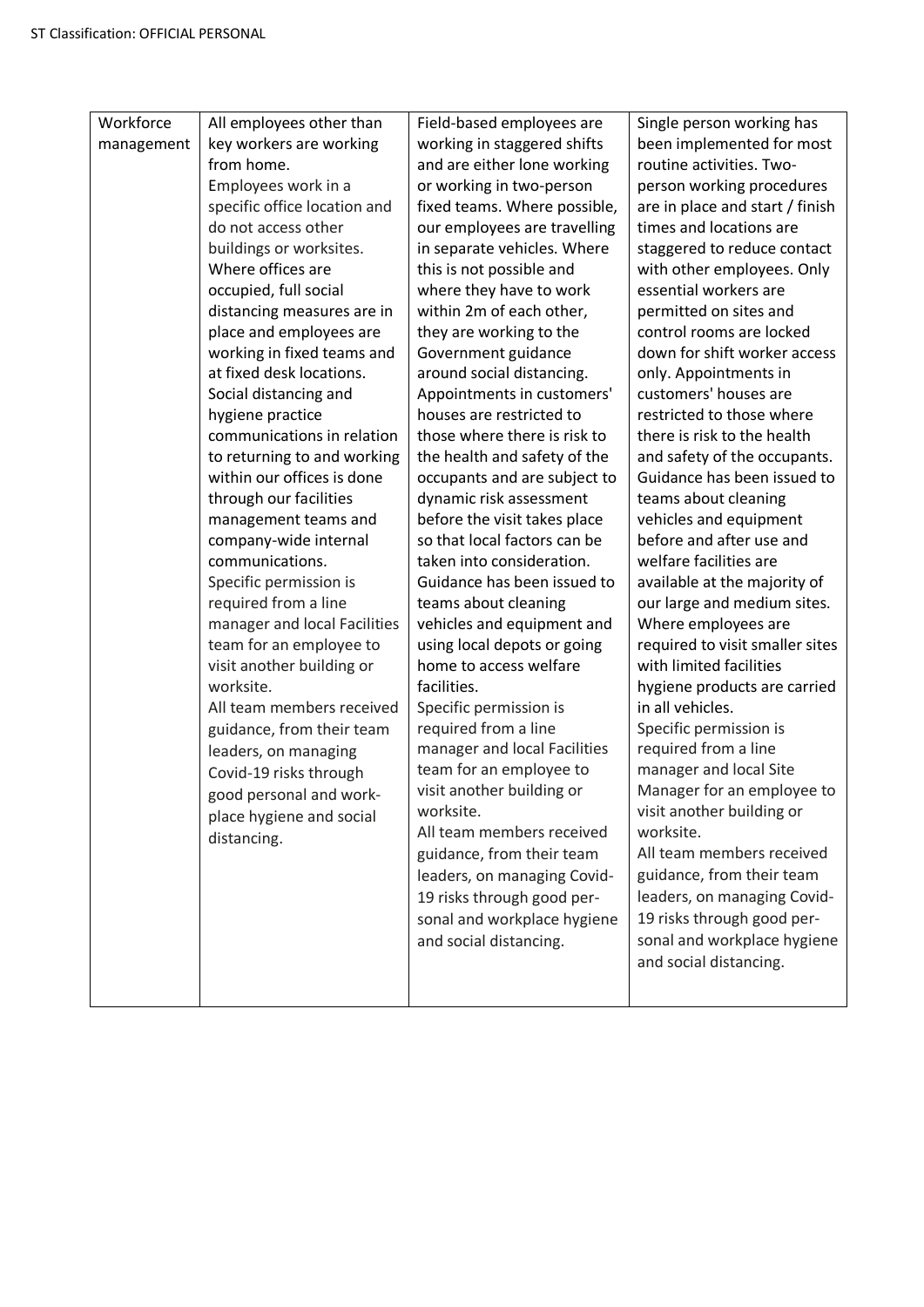| Movement<br>of goods | All inbound and outbound<br>deliveries at our facilities-<br>managed sites are<br>managed by our facilities<br>teams. Welfare facilities<br>are available for delivery<br>drivers and information<br>and guidance is displayed<br>regarding social distancing<br>and hygiene requirements. | Any deliveries into our<br>operational depots are<br>managed by our dedicated<br>Stores teams. Cleaning<br>facilities are in place and<br>social distancing measures<br>have been rolled out. Any<br>deliveries of equipment or<br>tools to our operational<br>teams out on site are<br>covered by the Government<br>guidance on social<br>distancing. Welfare facilities<br>are available for delivery<br>drivers and information and<br>guidance is available about<br>social distancing and hygiene<br>requirements. | All of our sites are protected<br>by entrance gates or barriers<br>and we operate a closed-<br>gate policy to prevent<br>unauthorised access. Access<br>is granted either via<br>controlled issue of keys /<br>fobs or via prior<br>appointment / intercom<br>communication with our site<br>teams. All chemical<br>deliveries are bulk items, so<br>journeys are minimised and<br>there are designated drop-<br>off points for these<br>deliveries. Separate welfare<br>facilities have been made<br>available for delivery drivers,<br>where possible. |
|----------------------|--------------------------------------------------------------------------------------------------------------------------------------------------------------------------------------------------------------------------------------------------------------------------------------------|-------------------------------------------------------------------------------------------------------------------------------------------------------------------------------------------------------------------------------------------------------------------------------------------------------------------------------------------------------------------------------------------------------------------------------------------------------------------------------------------------------------------------|----------------------------------------------------------------------------------------------------------------------------------------------------------------------------------------------------------------------------------------------------------------------------------------------------------------------------------------------------------------------------------------------------------------------------------------------------------------------------------------------------------------------------------------------------------|